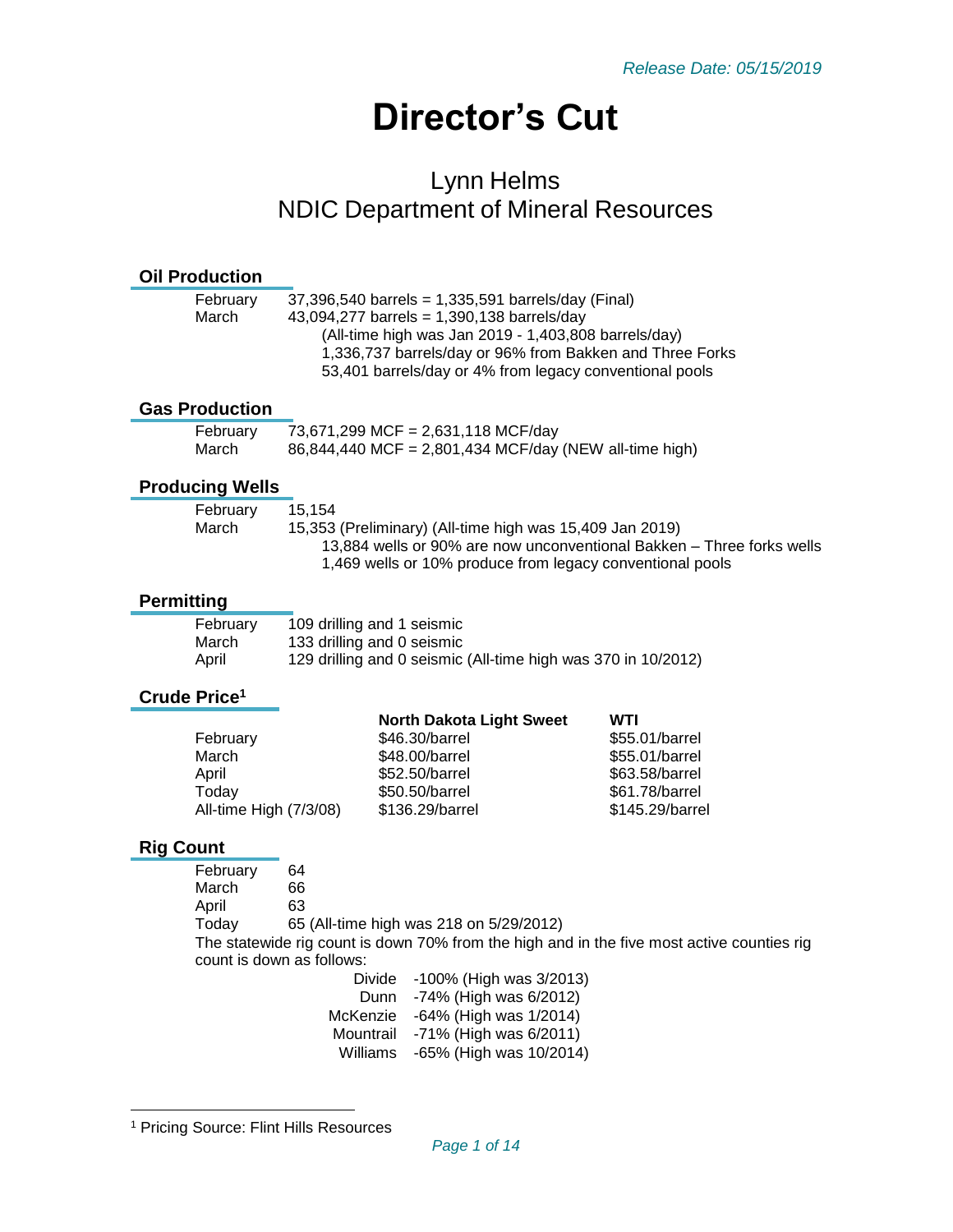#### **Fort Berthold Reservation Activity**

|                                            | Total               | Fee Land           | <b>Trust Land</b>   |
|--------------------------------------------|---------------------|--------------------|---------------------|
| Oil Production                             | 302,835 barrels/day | 99,393 barrels/dav | 203,442 barrels/day |
| <b>Drilling Rigs</b>                       | 15                  |                    |                     |
| <b>Active Wells</b>                        | 2.089               | 573                | 1.516               |
| Waiting on completion                      | 133                 |                    |                     |
| <b>Approved Drilling</b><br><b>Permits</b> | 455                 |                    | 361                 |
| <b>Potential Future Wells</b>              | 4 463               | -191               | 3 272               |

#### **Drilling and Completions Activity**

The drilling rig count has become very stable in the mid to upper sixties. Operators have shifted from running the minimum number of rigs to incremental increases and decreases based on gas capture, completion crew availability, and oil price. Current operator plans are to add 2-8 rigs in 2019 depending on workforce and infrastructure constraints.

The number of well completions has become variable again due to oil price, gas capture, workforce, and weather:

| January  | 92 (Final)       |
|----------|------------------|
| February | 62 (Revised)     |
| March    | 48 (Preliminary) |

Over 99% of drilling now targets the Bakken and Three Forks formations.

From end of February to end of March:

- **•** Estimated wells waiting on completion<sup>2</sup> is 968 (Up 74)
- **•** Estimated inactive well count<sup>3</sup> is 1,697 (Up 30)

Gas capture, workforce, and competition with the Permian and Anadarko shale oil plays for capital continue to limit drilling rig count. Utilization rate for rigs capable of 20,000+ feet is 60- 70% and for shallow well rigs (7,000 feet or less) 40-50%.

Drilling permit activity has returned to normal. Operators continue to maintain a permit inventory that will accommodate varying oil prices for the next 12 months.

Rigs actively drilling on federal surface in the Dakota Prairie Grasslands is down two to two.

#### **Seismic**

 $\overline{\phantom{a}}$ 

Seismic activity is very slow.

| <br><b>B.</b> | Recordina<br>- | <b>NDIC Reclamation</b><br><b>Projects</b> | <b>Ramor</b> | Susnendeo |  |
|---------------|----------------|--------------------------------------------|--------------|-----------|--|
|               |                |                                            |              |           |  |

 $2$  The number of wells waiting on completions is an estimate on the part of the director based on idle well count and a typical five year average. Neither the State of North Dakota, nor any agency officer, or employee of the State of North Dakota warrants the accuracy or reliability of this product and shall not be held responsible for any losses caused by this product. Portions of the information may be incorrect or out of date. Any person or entity that relies on any information obtained from this product does so at his or her own risk.

<sup>3</sup> Includes all well types on IA and AB statuses: **IA** = Inactive shut in >3 months and <12 months;

**AB** = Abandoned (Shut in >12 months)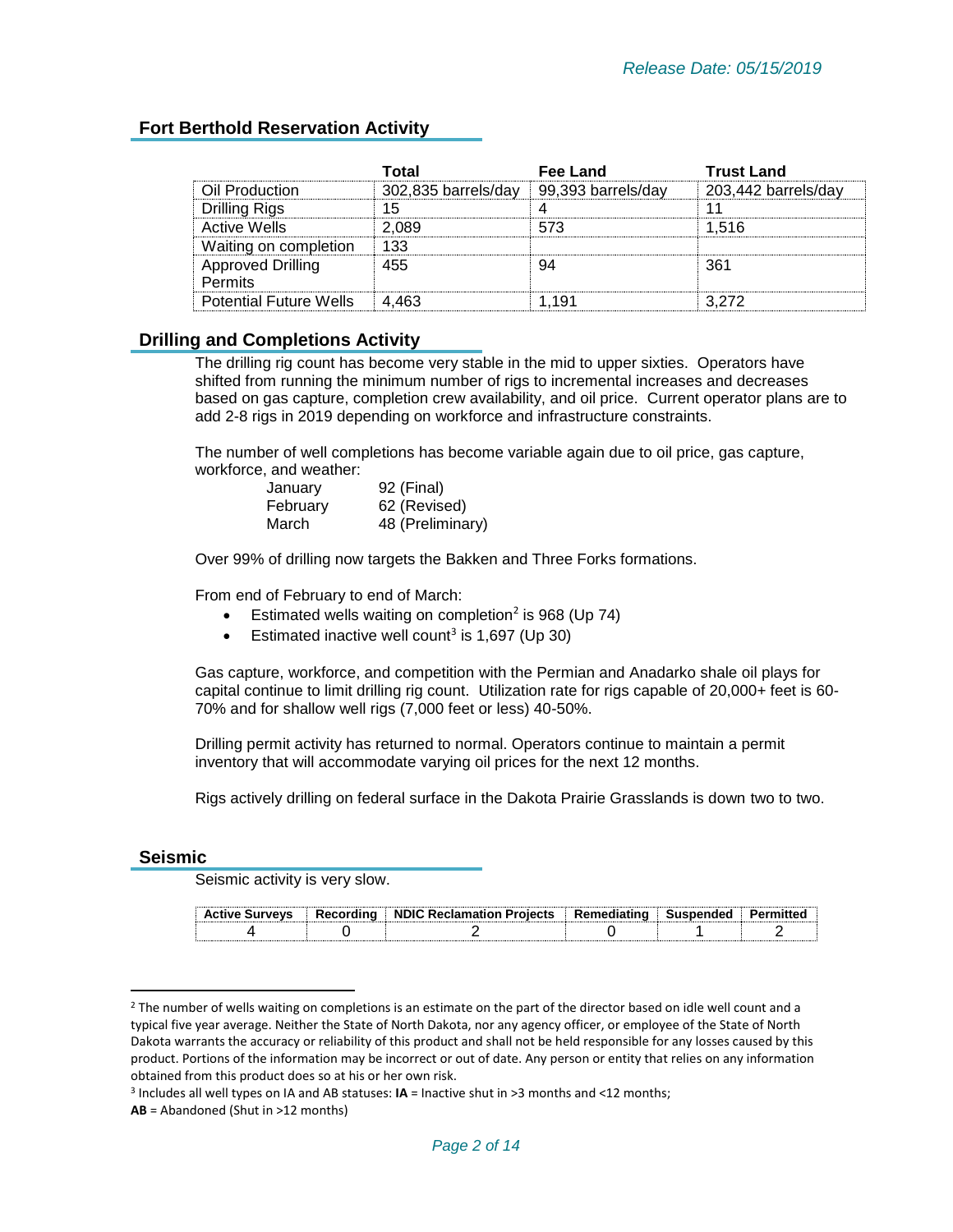#### **Gas Capture**

US natural gas storage increased to 16% below the five-year average indicating little potential for price improvement in the future. North Dakota shallow gas exploration could be economic at future gas prices, but is not at the current price.

The price of natural gas delivered to Northern Border at Watford City is down \$.18 at \$2.10/MCF. This results in a current oil to gas price ratio of 24 to 1. The statewide gas flared volume from February to March increased 51,210 MCF to 555,349 MCF per day and percentage increased to 19.8% with a Bakken capture percentage of 81%.

The historical high flared percent was 36% in 09/2011.

| February captured | 59,595,372 MCF = 2,128,406 MCF/day                     |
|-------------------|--------------------------------------------------------|
| March captured    | 69,628,648 MCF = 2,246,085 MCF/day (NEW all-time high) |
| Statewide         | 80%                                                    |
| Statewide Bakken  | 81%                                                    |
| Non-FBIR Bakken   | 83%                                                    |
| FBIR Bakken       | 70%                                                    |
| Trust FBIR Bakken | 69%                                                    |
| Fee FBIR          | 79%                                                    |
|                   |                                                        |

The Commission has established the following gas capture goals:

| 74% |  |  | October 1, 2014 through December 31, 2014 |  |
|-----|--|--|-------------------------------------------|--|
|-----|--|--|-------------------------------------------|--|

- 77% January 1, 2015 through March 31, 2016
- 80% April 1, 2016 through October 31, 2016
- 85% November 1, 2016 through October 31, 2018
- 88% November 1, 2018 through October 31, 2020
- 91% Beginning November 1, 2020

#### **Crude Oil Markets**

OPEC is maintaining compliance with the plan to balance Venezuela's export collapse and exemptions to US sanctions on Iran. Futures markets and EIA continue to anticipate a small amount of oversupply through year end 2020. US crude oil inventories are now above the long term average, but the high demand season is now approaching.



Crude oil takeaway capacity including rail deliveries to coastal refineries is more than adequate, but Washington state Senate Bill 5579 threatens to disrupt 150,000-200,000 barrels per day.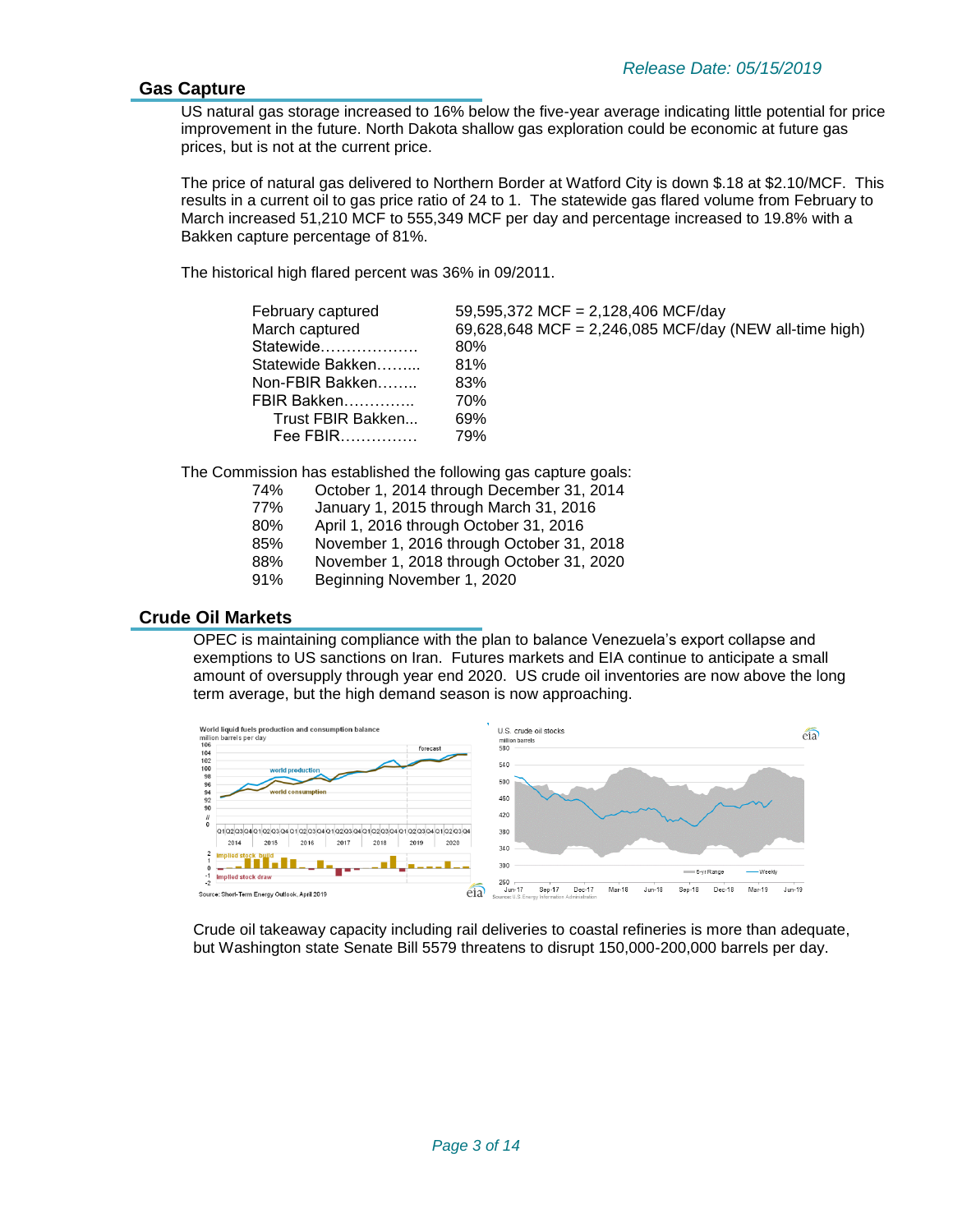#### **Bureau of Indian Affairs**

**BIA** has published a new final rule to update the process for obtaining rights of way on Indian land. The rule was published 11/19/15 and became effective 12/21/15. The final rule can be found at https://www.federalregister.gov/articles/2015/11/19/2015-28548/rights-of-way-on-indianland. On 3/11/16, the Western Energy Alliance filed a complaint and motion for a temporary restraining order and/or a preliminary injunction. On 4/19/16, the US District court for the District of North Dakota issued an order denying the motion for a preliminary injunction. New valuation requirements have resulted in suspension of right of way approvals since 1/1/19.

#### **Bureau of Land Management**

**BLM** on 6/6/18 published Information Bulletin No. 2018-061 to remind BLM offices of the existing procedures for streamlining NEPA review under applicable statutes, regulations, and guidance and to encourage BLM offices to use these tools consistently and effectively. These tools include: (1) Determinations of NEPA Adequacy (DNAs), (2) statutory and administrative CXs, and (3) oil and gas field-wide programmatic NEPA analyses based on reasonable foreseeable development scenarios that can be used to expedite compliance with NEPA at the APD stage. This IB is a significant step in the right direction for North Dakota oil and gas operators. North Dakota continues to support current legislation in congress and BLM rule making that will further streamline NEPA review and permitting. The IB can be viewed at [https://www.blm.gov/policy/ib-](https://www.blm.gov/policy/ib-2018-061)[2018-061.](https://www.blm.gov/policy/ib-2018-061)

**BLM** on 6/12/18 BLM published Permanent Instruction Memorandum No. 2018-014 to establish policies and procedures for processing Federal Applications for Permit to Drill (APD) proposing to drill into and produce leased Federal minerals from well pads on entirely non-Federal locations. This IM is a significant step in the right direction for North Dakota property owners, but falls short of the recognition that production of federal minerals from a horizontal well located on state or private surface should not be treated as a major federal action. The IM can be viewed at [https://www.blm.gov/policy/pim-2018-014.](https://www.blm.gov/policy/pim-2018-014)

**BLM** published a new final rule 43 CFR Parts 3100, 3160 and 3170 to update and replace its regulations on venting and flaring of natural gas effective 1/17/16. The final rule can be viewed online at [https://www.blm.gov/programs/energy-and-minerals/oil-and-gas/operations-and](https://www.blm.gov/programs/energy-and-minerals/oil-and-gas/operations-and-production/methane-and-waste-prevention-rule)[production/methane-and-waste-prevention-rule.](https://www.blm.gov/programs/energy-and-minerals/oil-and-gas/operations-and-production/methane-and-waste-prevention-rule) North Dakota, Wyoming, Montana, Western Energy Alliance, and IPAA filed for a preliminary injunction to prevent the rule going into effect until the case is settled. A hearing in Casper, Wyoming was held 1/6/17. On 1/16/17 the court denied all of the petitioners' motions for preliminary injunctions. **On 2/3/17 the US House of Representatives voted 221-191 to approve a Congressional Review Act resolution against the rule.** On 3/28/17 President Trump issued an executive order which in part directs "The Secretary of the Interior shall review the following final rules, and any rules and guidance issued pursuant to them, for consistency with the policy set forth in section 1 of this order and, if appropriate, shall, as soon as practicable, suspend, revise, or rescind the guidance, or publish for notice and comment proposed rules suspending, revising, or rescinding those rules:". This rule is included in the list as item (iv). North Dakota plans to continue active participation in the litigation of this rule until the BLM takes final action eliminating the rule. **On 5/10/17 the Senate voted 51 to 49 against the CRA, allowing the rule to remain in effect.** On 6/27/17 U.S. D. Ct. Judge Skavdahl granted BLM's motion to extend the merits briefing schedule by 90 days, based on BLM's APA 705 stay and BLM's representations regarding its plans to reconsider the VF Rule. Opening briefs were filed 7/3/17. On 7/5/17 California and New Mexico sued BLM in the U.S. District Court for the Northern District of California, seeking a declaratory judgement that BLM's APA 705 stay was illegal and vacating the stay. The relief they request would vacate the stay of the January 2018 compliance et al deadlines, bringing them all back into force. BLM officials encouraged North Dakota to intervene. On 7/12/17 a group of NGOs including the Fort Berthold Protectors of Water and Earth Rights filed a separate suit against the BLM in federal court in the U.S. District Court for the Northern District of California, seeking a declaratory judgement that BLM's APA 705 stay was illegal and vacating the stay. California and New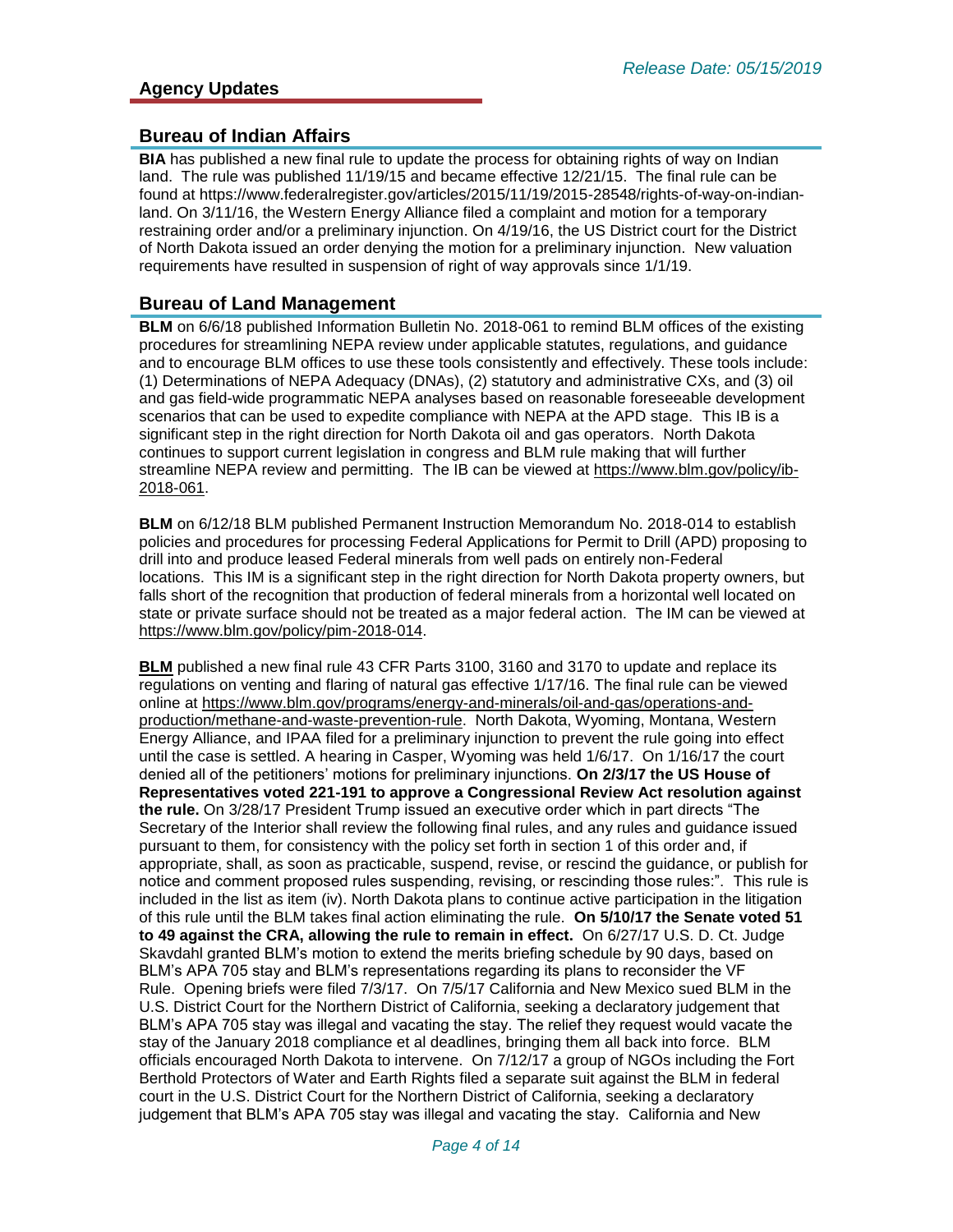#### *Release Date: 05/15/2019*

Mexico, along with various environmental groups, have challenged BLM's stay in the Northern District of California, and filed a motion for summary judgment on 7/26/17. On 8/24/17 North Dakota filed a response supporting BLM's motion, a motion to intervene, and a motion to change venue to Wyoming in an attempt to prevent all of the litigation regarding the timing of the Flaring Rule, including the future rulemakings further extending compliance deadlines that BLM has stated that it intends to publish, could end up in front of the magistrate judge in the Northern District of California instead of Judge Skavdahl in Wyoming. On 10/04/17 the federal magistrate judge in the Northern District of California granted the summary judgement motion by California, New Mexico, and several NGOs throwing out BLM's administrative and temporary postponement of several of the future rules compliance dates/obligations. On 10/05/17 the BLM issued a Federal Register Notice for a proposed rule that if finalized will delay certain requirements of the BLM Rule until January 17, 2019. North Dakota submitted comments to (1) support BLM's decision to delay certain compliance requirements and (2) continue to make the record that BLM exceeded its authority to promulgate the rule in the first place with particular emphasis on the specific/unique North Dakota considerations at issue. NDIC comments are available at [http://www.nd.gov/ndic/ic-press/dmr-blm-comments17-11.pdf.](http://www.nd.gov/ndic/ic-press/dmr-blm-comments17-11.pdf) BLM, the states of CA & NM, and the NGOs supporting the current final rule were granted an extension to file response briefs to December 11<sup>th</sup> in the WY court. Oral arguments are scheduled on December 18<sup>th</sup>. Judge Skavdahl has indicated he wishes to decide the merits of this case before the major compliance requirements of the current final rule take effect in January of 2018. On 11/29/17 North Dakota filed a response to industry petitioner's motion for a preliminary injunction supporting a preliminary or permanent injunction. On 12/4/17 USDOJ petitioned the 9<sup>th</sup> US Judicial Circuit Court in San Francisco to review and overturn the Northern District of California court's November decision ordering the US Bureau of Land Management to make oil and gas producers comply with the methane emissions requirements while the rules are being reviewed. Briefs in favor of the industry preliminary injunction motion are due on 12/18/17 and briefs responding to BLM's motion to stay the litigation are due on 1/5/18. On 12/7/17 BLM published a rule in the Federal Register delaying the methane regulation until January 2019, saying the previous rule is overly burdensome to industry. Officials said the delay will allow the federal Bureau of Land Management time to review the earlier rule while avoiding tens of millions of dollars in compliance costs to industry that may turn out to be unnecessary. On 12/19/17 BLM was sued by California, New Mexico, and a large group of NGOs in the Northern District of California federal court over the 12/7/17 rule extending certain compliance dates in BLM's 2016 Rule. The complaint requests that BLM's extension rule be set aside and the provisions it relates to reinstated. On 12/26/17 BLM filed a motion seeking to stay the litigation in the U.S. District Court case in WY and to vacate the January 5 briefing deadline, a motion in which the industry trade associations and Montana and Wyoming joined. North Dakota and Texas filed a short response on 12/27/17 asking the Court to deny the motion or allow until 1/12/18 to fully respond to BLM's holiday week motion. On 12/29/17 the Wyoming district court granted BLM's motion to stay the 2016 Rule challenge litigation. On 2/22/18 BLM published a new rule proposal to revise the 2016 final Waste Prevention Rule (also known as the venting and flaring rule). The proposed rule would eliminate duplicative regulatory requirements and re-establish long-standing requirements that the 2016 final rule sought to replace. While the proposed rule is open for public comment generally, the Federal Register notice specifically requests comment on ways that the BLM can reduce the waste of gas by incentivizing the capture, reinjection, or beneficial use of the gas. Public comments on this proposed rule were due to the BLM on or before 4/23/18. NDIC comments can be viewed at [http://www.nd.gov/ndic/ic-press/blm%20comments%20180417.pdf.](http://www.nd.gov/ndic/ic-press/blm%20comments%20180417.pdf) On 2/22/18 Judge Orrick in the Northern District of California entered a preliminary injunction against the BLM's "Suspension Rule" which suspended for one year certain compliance deadlines in BLM's Venting and Fairing Rule. Judge Orrick also denied North Dakota's motion to transfer the case to the District of Wyoming where Judge Skavdahl had stayed the original rule on the grounds that parties were protected by the Suspension Rule. The immediate effect of this decision was to reinstate the BLM Venting and Fairing Rule in full, along with compliance deadlines that became effective January 17, 2018, and remove the protections relied upon by Judge Skavdahl the District of Wyoming case. On 3/7/18 U.S. District Court Judge Skavdahl granted the North Dakota/Texas Motion to lift the stay in the challenge to the BLM's Venting & Flaring Rule. The California Court explicitly adopted North Dakota's central position in intervention - stating that "I express no judgment whatsoever in this opinion on the merits of the [V&F] Rule," showing great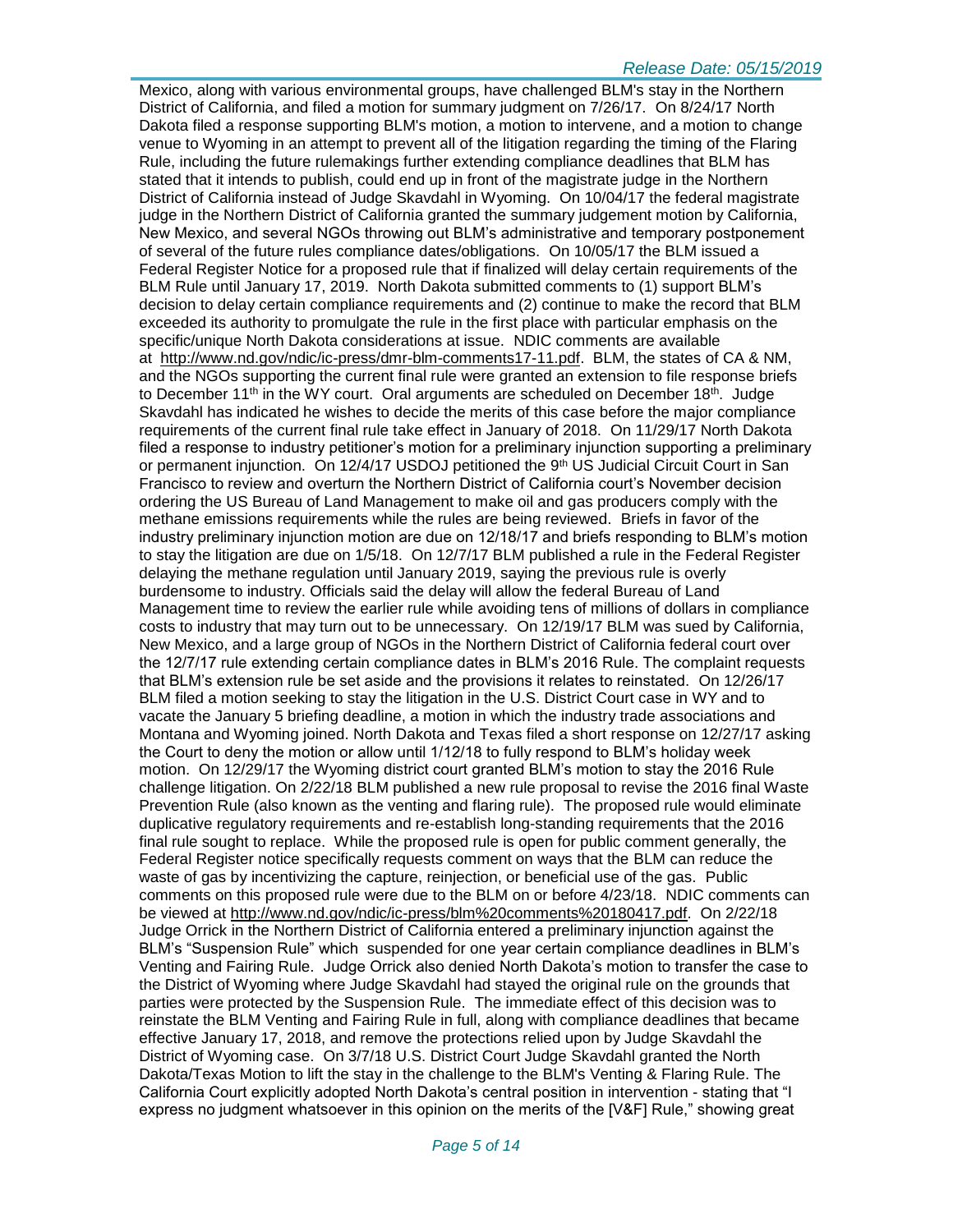deference to Judge Skavdahl and the existing case in his Court and rejecting the California, NM, and NGOs request to uphold the V&F Rule. Judge Skavdahl's Lift Stay Order gives BLM until March 14 to file its response to North Dakota/Texas, as well as to the motions filed by Wyoming/Montana and Industry, with reply briefs due March 21. Wyoming/Montana are seeking a partial stay of the VF Rule under Section 705, and Industry is seeking a partial Preliminary Injunction of the Rule. On 4/4/18 U.S. District Judge Skavdahl issued an order granting Wyoming's request for a partial stay of the Rule under Section 705 of the APA. The Court's limited Stay Order provides immediate relief to industry, but the balance of the Rule, including BLM's unlawful exercise of authority over State and private mineral interests through an overinclusive application of communitization remains. The Court denied the North Dakota/Texas motion to move forward to complete briefing on the merits, and also denied industry's motion for a preliminary injunction. The Court expressed frustration with " the administrative dysfunction" reflected by this case as it ping-pongs between the District Courts of Wyoming and the N.D. of CA and BLM's various attempts to delay, rescind or replace the Rule, concluding that "going forward on the merits at this point remains a waste of judicial resources and disregards prudential ripeness concerns." On 4/5/18 15 NGOs filed a Notice of Appeal with the 10th Circuit. California & New Mexico followed suit on 4/5/18 and have now also filed an appeal with the 10th Circuit. On  $9/12/18$  North Dakota filed a brief in the 10<sup>th</sup> Circuit Court of Appeals urging the Court, if it chooses to reverse the Wyoming district court's Stay Order, to remand the case back to the Wyoming district court with direction to finish this protracted legal process by promptly proceeding to a ruling on the merits. On 9/18/18 BLM issued their final rule revising the Obama-era Waste Prevention Rule, also referred to as the venting and flaring rule. The new rule will better align venting and flaring regulations with President Trump's priorities on energy development, job creation, and reduced compliance costs. These changes will also allow BLM to recognize existing state regulatory efforts and avoid duplicative requirements. In response to comments and after further consideration, the BLM made the following modifications to the proposed rule in this final rule: (1) Clarification that the 24-hour limit on royalty-free flaring during downhole well maintenance and liquids unloading in § 3179.104 applies "per event"; (2) Addition of a standard for "applicable rules, regulations, or orders" of a State regulatory agency or tribe in § 3179.201(a); and (3) Addition of a provision allowing for tribes to seek BLM approval to have tribal rules apply in place of any or all of the provisions of subpart 3179. The revised rule goes into effect on 11/27/18. On 9/28/18 a coalition of 17 conservation and tribal citizen groups filed a lawsuit challenging the decision to revise the Bureau of Land Management's Waste Prevention Rule, stating that the rule violates a number of existing federal policies. The states of New Mexico and California also filed a lawsuit challenging BLM's action. The BLM and NDIC have reached an impasse on negotiations for an agreement to implement section 3179.201.

**BLM** revised final regulations for hydraulic fracturing on federal and Indian lands were published in the CFR on 3/26/15 and they were scheduled to go into effect 6/24/15. North Dakota, Colorado, Utah, Wyoming, Western Energy Alliance, and IPAA filed for a preliminary injunction to prevent the rules going into effect until the case is settled. Following a lengthy hearing in Casper, Wyoming on 6/23/15, the court issued a stay on the rules. On 9/30/15 the court granted a preliminary injunction, preventing the rules from being enforced until litigation on the rule is final. The 10<sup>th</sup> Circuit Court of Appeals issued an order  $3/10/16$  denying the industry alternative motion for a stay. On 6/21/16 the court found the rule to be unlawful and ordered it set aside. The plaintiffs filed a motion with the US Court of Appeals for the Tenth Circuit to dismiss the appeal of the preliminary injunction. The Department of Justice on behalf of the BLM and the intervening environmental groups filed an appeal of the decision on the rule and oppose the motion to dismiss the appeal of the preliminary injunction. The North Dakota Response Brief to the US Court of Appeals for the Tenth Circuit was filed 9/15/16. NDIC comments on the rule can be found at [http://www.nd.gov/ndic/ic-press/BLM-comments-120625.pdf.](http://www.nd.gov/ndic/ic-press/BLM-comments-120625.pdf) On 3/28/17 President Trump issued an executive order which in part directs "The Secretary of the Interior shall review the following final rules, and any rules and guidance issued pursuant to them, for consistency with the policy set forth in section 1 of this order and, if appropriate, shall, as soon as practicable, suspend, revise, or rescind the guidance, or publish for notice and comment proposed rules suspending, revising, or rescinding those rules". This rule is included in the list as item (i). On 5/4/2017 BLM filed a request asking the court to hold the appeal in abeyance as it will "soon" initiate a rulemaking process to revise or rescind the 2015 Rule, that it had the authority to issue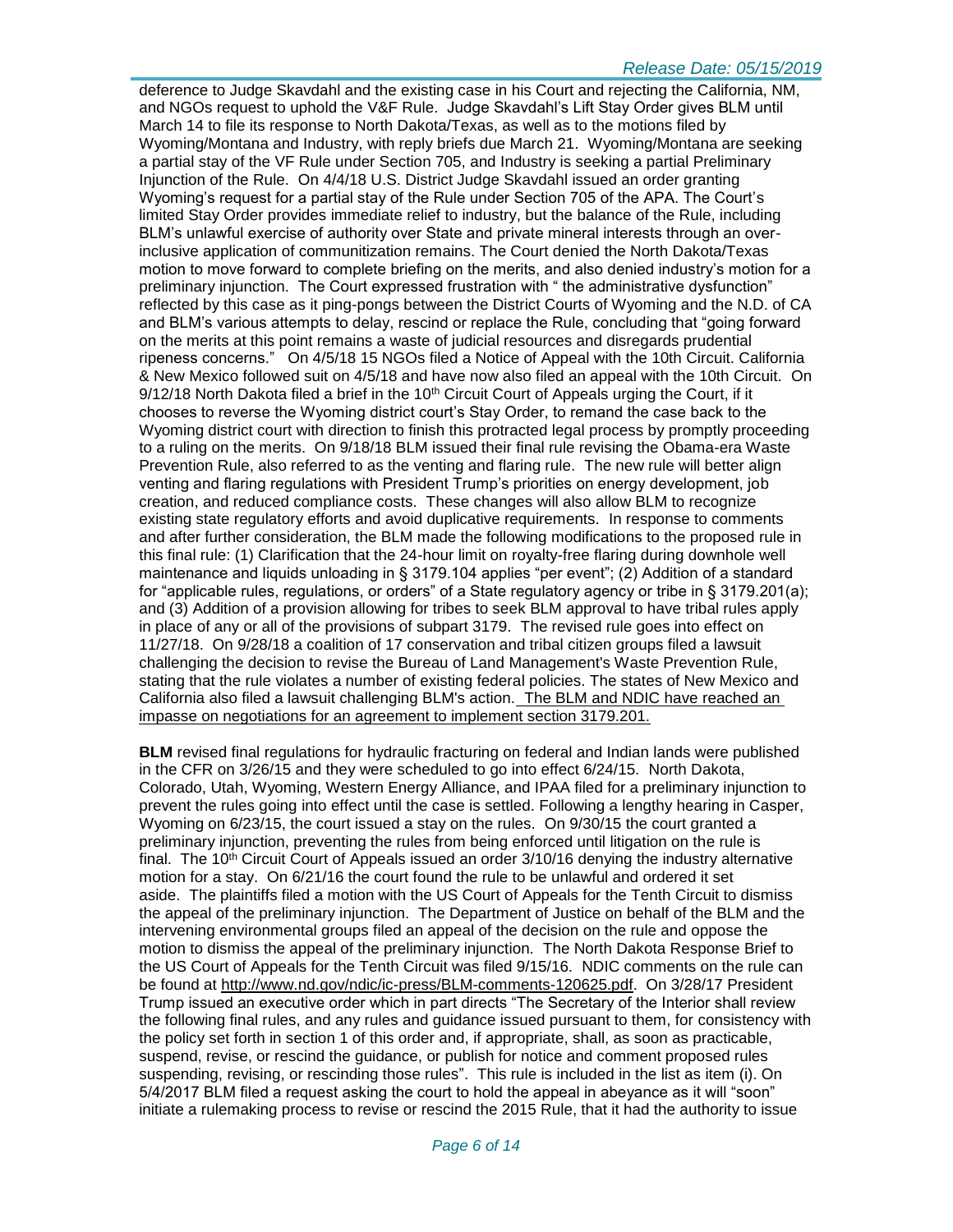the Rule, but conceding that the Rule does not reflect BLM's current priorities or policies, as reflected in certain recent Presidential Executive Orders. After the BLM submitted its filings the 10th Circuit Court Appeals immediately directed the petitioners (including North Dakota) and the intervenors to file briefs by 6/5/17 to respond to BLM's position. Two amicus groups that submitted merits briefs (the law school professors and former DOI officials) filed supplemental amicus briefs on the questions posed by the Court following the change of Administrations. The Court's Supplemental Order authorized the filing of these additional amicus briefs. Both briefs seek to capitalize on the BLM's continued insistence that it had the authority to issue the Rule (but concede that the 2015 HF Rule does not reflect BLM's current priorities or policies as reflected in certain recent Presidential Executive Orders). The two amicus groups solicit the Court to rule on the merits of the BLM and NGO appeals and to overturn the District Court decision, actually asking the Court to issue an advisory opinion on the BLM's authority. In addition to addressing the NGO arguments, North Dakota will respond to these two briefs in the context that all three parties are asking the Court to do what it is prohibited from doing by Article III of the U.S. Constitution. North Dakota filed a response brief 6/20/17 in support of the BLM action to put the rule in abeyance and take final action vacating the rule. Oral arguments before the  $10<sup>th</sup>$  Circuit took place 7/27/17. A recording of the oral arguments is now available on the home page of the court's website [http://www.ca10.uscourts.gov.](https://urldefense.proofpoint.com/v2/url?u=http-3A__www.ca10.uscourts.gov&d=DwMGaQ&c=2s2mvbfY0UoSKkl6_Ol9wg&r=-wqsZnBxny594KY8HeElow&m=Ul_VtJUX6iW5pvHjCcBxUWtskC0F4Dhry3sPtcEHvCw&s=laRHiLDv5w8otcQWQjpn82WMieoB2AZ-Q4M1LFQPL5s&e=) NDIC filed comments supporting BLM's rescission of the rule that can be found at [http://www.nd.gov/ndic/ic-press/dmr-blm-comment17-9.pdf.](http://www.nd.gov/ndic/ic-press/dmr-blm-comment17-9.pdf) On 09/21/17 the 10th Circuit issued a split (2-1) decision to dismiss the appeals as prudentially unripe, vacate the district court's judgment invalidating the rule, and remand with instructions to dismiss the underlying action without prejudice. Appellees State of North Dakota, State of Colorado, State of Utah, and State of Wyoming's filed a Petition for Panel Rehearing And/Or Request for En Banc Determination on 11/03/17. On 11/06/17 the court ordered the appellants to file a response to the Petition on or before 11/20/2017. The En Banc rehearing request was denied. The  $10<sup>th</sup>$  circuit court has not yet issued its mandate ending the current round of litigation in the Wyoming District court. The Ute tribe filed a motion on 1/12/18 asking the court to dismiss the appeals as moot based on the publication of the rescission rule and leave the WY court decision to vacate the rule in place. The court ordered the DOJ and BLM to file a response by 1/22/18. On 12/29/17 BLM published a final rule rescinding the 2015 Hydraulic Fracturing rules with 2 exceptions 1) the rule does not restore language requiring pre-approval of non-routine hydraulic fracturing operations and 2) the rule does not rescind changes to 43 CFR 3160 due to other rules published between 3/26/15 and 12/29/17 (electronic filing and venting & flaring rules). On 2/7/18 North Dakota filed a reply in support of its motion to dismiss the original rule appeal as moot pursuant to Federal Rule of Appellate Procedure 27(a)(4), and request that the Court should not issue the mandate, nor vacate the District Court's judgment based on two new and important developments: (1) on December 29, 2017, the Bureau of Land Management (BLM) promulgated a final rule rescinding the Hydraulic Fracturing Rule ("HF Rule"), and (2) on January 24, 2018, the Citizen Group Intervenors challenged the repeal of the HF Rule ("HF Repeal Rule") in the U.S. District Court for the Northern District of California.

**BLM** has published the North Dakota Greater Sage-Grouse Proposed Resource Management Plan Amendment and Final EIS. NDIC is evaluating whether the state needs to intervene in the lawsuit filed by Western Energy Alliance challenging the final plan. Information on the plan and EIS can be found at the following web addresses: [https://www.blm.gov/epl-front](https://www.blm.gov/epl-front-office/eplanning/planAndProjectSite.do?methodName=dispatchToPatternPage¤tPageId=48797)[office/eplanning/planAndProjectSite.do?methodName=dispatchToPatternPage&currentPageId=4](https://www.blm.gov/epl-front-office/eplanning/planAndProjectSite.do?methodName=dispatchToPatternPage¤tPageId=48797) [8797.](https://www.blm.gov/epl-front-office/eplanning/planAndProjectSite.do?methodName=dispatchToPatternPage¤tPageId=48797) On 6/7/17 Secretary Zinke issued Secretarial Order 3353 to establish an internal review team that, among other things, evaluated both federal sage-grouse plans and state plans and programs to ensure they are complementary and explored possible plan modifications with local economic growth and job creation in mind. On 8/10/17 Secretary of the Interior Ryan Zinke received a report from the Department of the Interior Sage-Grouse Review Team (DOI Team) regarding possible plan and policy modifications to complement state efforts to improve Greater Sage-Grouse conservation and economic development on public lands. The report is the final product required by Secretarial Order 3353 "Greater Sage-Grouse Conservation and Cooperation with Western States". The report, the cover letter from the Bureau of Land Management to the Secretary, and the memo from Secretary Zinke to Deputy Secretary David Bernhardt are available at

https://www.doi.gov/sites/doi.gov/files/uploads/so3353 memo\_coverletter\_report\_080717.pdf. N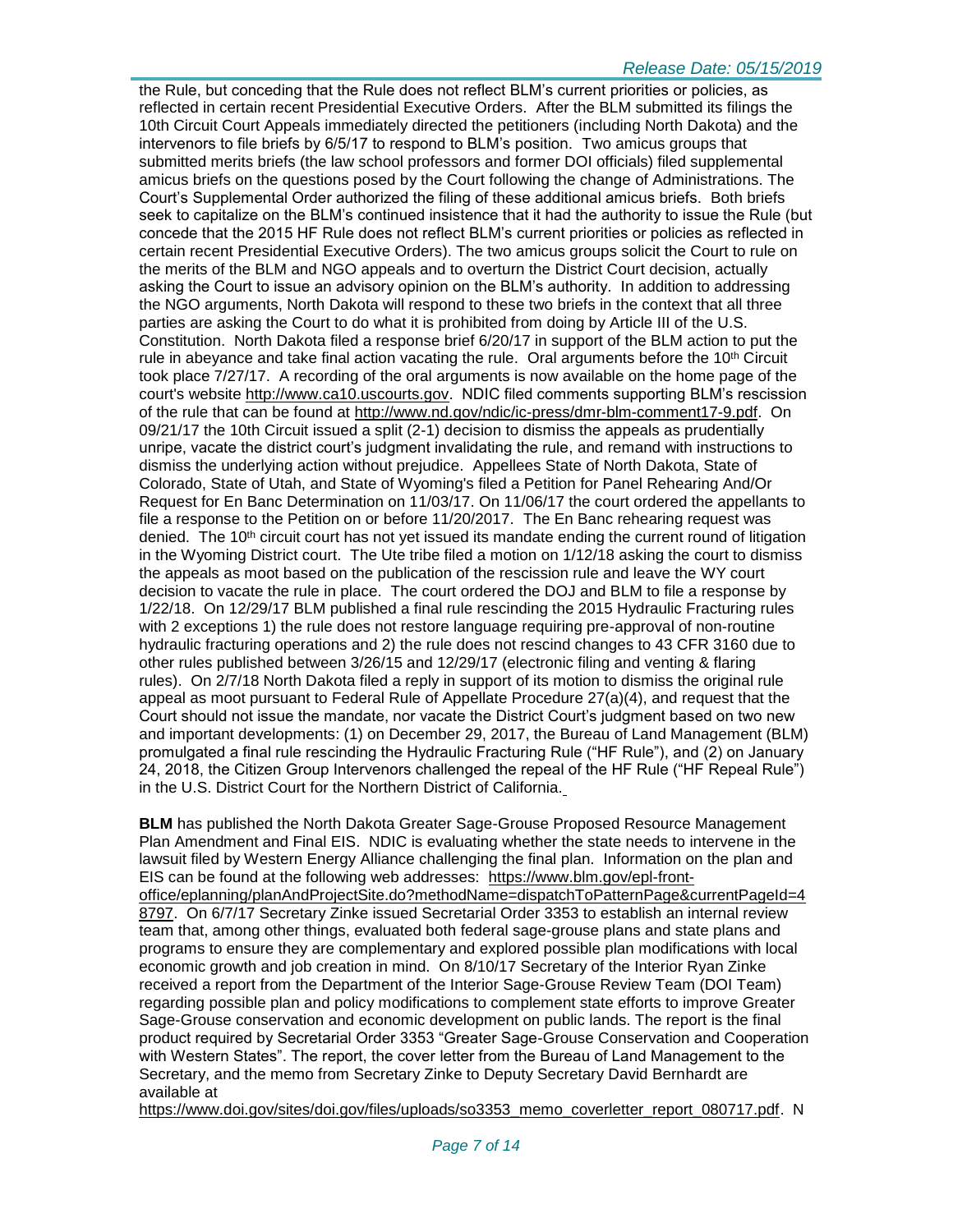DIC is evaluating whether the state needs to comment or intervene in the lawsuit filed by Western Energy Alliance challenging the final plan. The U.S. District Court for the District of Nevada ruled in March 2017 that the BLM failed to adequately evaluate the designation of Sagebrush Focal Areas in its 2015 greater sage-grouse plan amendment for Nevada. In order to comply with the court's order and to address issues raised by various interested parties, and to consider recommendations in the November 4, 2017 report prepared by the Department of the Interior's Greater Sage-Grouse Review Team in Response to Secretary's Order 3353 (SO 3353), the BLM intends to consider amending these plans. The BLM published a notice that initiates the public scoping process for RMP amendment(s) with associated NEPA document(s). The notice can be found at [https://www.federalregister.gov/documents/2017/10/11/2017-21958/notice-of-intent-to](https://www.federalregister.gov/documents/2017/10/11/2017-21958/notice-of-intent-to-amend-land-use-plans-regarding-greater-sage-grouse-conservation-and-prepare)[amend-land-use-plans-regarding-greater-sage-grouse-conservation-and-prepare.](https://www.federalregister.gov/documents/2017/10/11/2017-21958/notice-of-intent-to-amend-land-use-plans-regarding-greater-sage-grouse-conservation-and-prepare) Comment period closed on December 27, 2017. The date(s) and location(s) of any scoping meetings will be announced at least 15 days in advance through local news media, newspapers and the BLM Web site at: [http://bit.ly/GRSGplanning.](http://bit.ly/​GRSGplanning) In order to be included in the analysis, all comments must be received prior to the close of the 45-day scoping period or 15 days after the last public meeting, whichever is later. BLM will provide additional opportunities for public participation as appropriate. The NDIC comments, submitted on 12/1/17, can be found at [http://www.nd.gov/ndic/ic-press/dmr](http://www.nd.gov/ndic/ic-press/dmr-comment-Sage.pdf)[comment-Sage.pdf.](http://www.nd.gov/ndic/ic-press/dmr-comment-Sage.pdf)

**BLM** On 8/9/17 the DOI Interior board of Land Appeals stayed drilling on the Slawson Torpedo wells. The MHA Nation appealed the BLM decision to grant drilling permits because the well pad is located 600 feet from Lake Sakakawea although a 2012 tribal law requires the wells be 2,640 feet from the lake. The spacing unit for the wells contains private, federal, and state minerals while the surface location is on private land within the boundaries of the Fort Berthold Reservation. On 8/15/17 U.S. District Court Judge Daniel Hovland granted Slawson's request to continue drilling and on 8/29/17 extended the order allowing drilling to continue until another hearing on the matter is held. On 6/21/18 the Mandan, Hidatsa and Arikara Nation sued the U.S. Department of the Interior challenging a decision from the agency's Office of Hearing and Appeals that the tribe said approved bids to drill near a lake within the boundaries of the nation's Fort Berthold Indian Reservation. Among other things, the nation asked for "an order setting aside and vacating the director's decision and holding that the eight [applications for permit to drill] must be denied because they are within 1,000 feet of Lake Sakakawea, the source of the MHA Nation's drinking water; or in the alternative reinstituting the board's stay order and remanding the case back to the Department of the Interior for reconsideration."

# **Environmental Protection Agency**

**EPA** On 08/21/2018 the U.S. Environmental Protection Agency (EPA) proposed a new rule to reduce greenhouse gas (GHG) emissions from existing coal-fired electric utility generating units and power plants across the country. This proposal, entitled the Affordable Clean Energy (ACE) Rule, establishes emission guidelines for states to use when developing plans to limit GHGs at their power plants. The ACE Rule replaced the prior administration's Clean Power Plan (CPP) and instead empowers states, promotes energy independence, and facilitates economic growth and job creation. Pursuant to President Trump's Executive Order 13873, which directed Federal agencies to review burdensome regulations, the EPA undertook a review of the CPP. Many believed the CPP exceeded EPA's authority under the Clean Air Act, which is why 27 states, 24 trade associations, 37 rural electric co-ops, and three labor unions challenged the rule. The Supreme Court issued an unprecedented stay of the rule. The proposal was published in the Federal Register on 8/31/18 and EPA will take comment on the proposal for 60 days (until 10/30/18) and will hold a public hearing. More information is available at [https://www.epa.gov/stationary-sources-air-pollution/proposal-affordable-clean-energy-ace-rule.](https://www.epa.gov/stationary-sources-air-pollution/proposal-affordable-clean-energy-ace-rule)

**EPA** On 08/24/18 Trump administration officials at EPA announced they are phasing out the agency's enforcement focus on animal waste pollution and the oil and gas industry. Enforcement chief Susan Bodine said she wants to shift the focus away from oil and gas as a sector deserving of extra scrutiny and toward prioritizing broad environmental problems, such as air pollution.

**EPA** On 6/26/18 EPA Administrator Pruitt direct the Office of Water to prepare a proposal for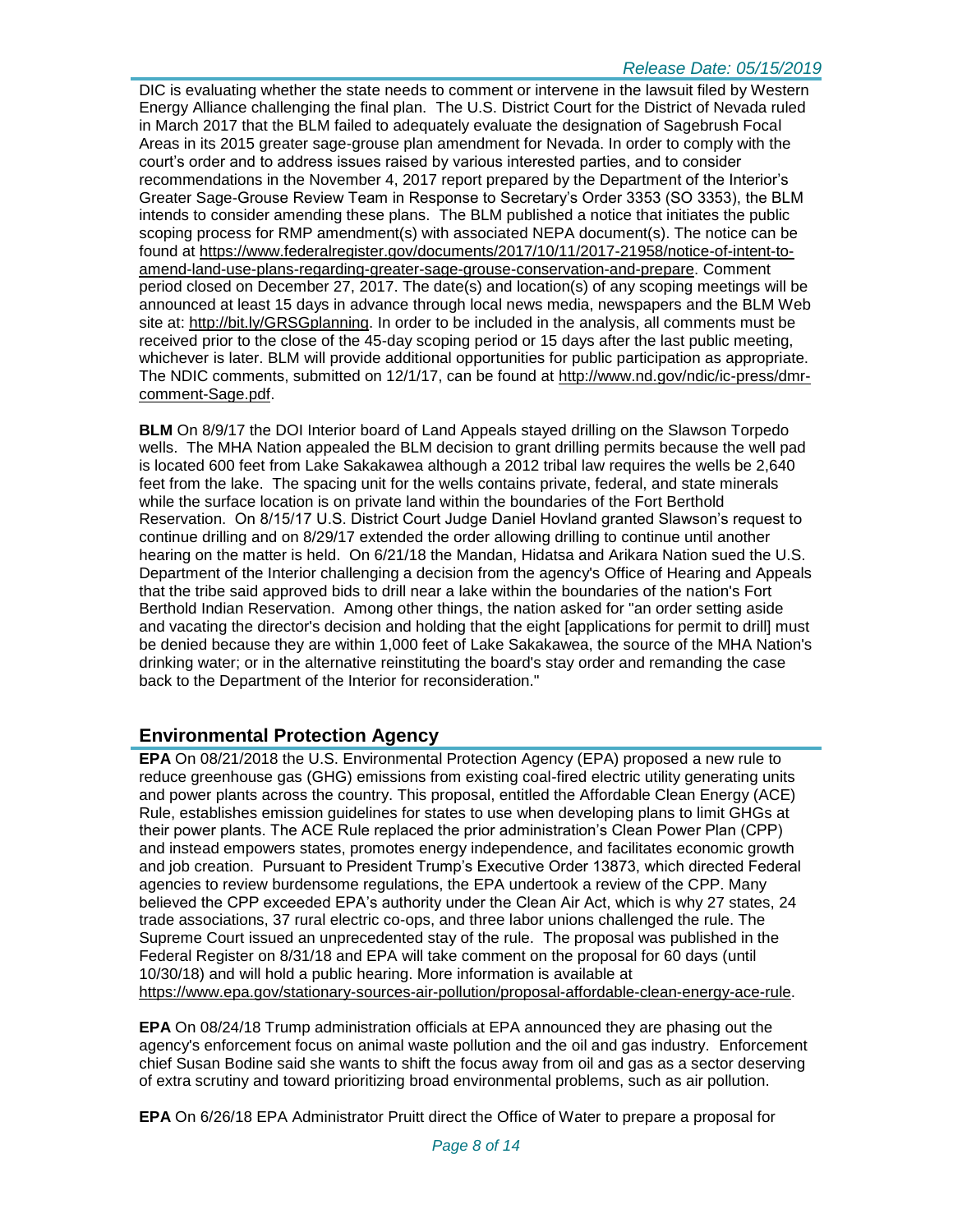submission to the Office of Management and Budget and seek public comment within six months that proposes to consider, at a minimum, changes to EPA regulations that would govern the future use of EPA section 404(c) authority: 1) Eliminating the authority to initiate the section 404(c) process before a section 404 permit application has been filed with the Corps or a state, otherwise known as the "preemptive veto", 2) Eliminating the authority to initiate the section 404(c) process after a permit has been issued by the Corps or a state, otherwise known as the "retroactive veto", 3) Requiring a regional administrator to obtain approval from EPA Headqua11ers before initiating the section 404(c) process, 4) Requiring a regional administrator lo review and consider the findings of a final Environmental Assessment or Environmental Impact Statement prepared by the Corps or a state before preparing and publishing notice of a proposed determination, and 5) Requiring the agency to publish and seek public comment on a final determination before such a determination takes effect.

**EPA** On 8/26/15 a coalition of environmental organizations filed a 60 day legal notice with the U.S. Environmental Protection Agency demanding more regulation of drilling and fracking waste. The groups are the Environmental Integrity Project, Natural Resources Defense Council, Earthworks, Responsible Drilling Alliance, San Juan Citizens Alliance, West Virginia Surface Owners Rights Organization, and the Center for Health, Environment and Justice. On 5/4/16 the same environmental groups filed suit against the EPA in the federal district court for the District of Columbia. The Plaintiffs Allege that EPA "has failed to meet its nondiscretionary duty" under the federal Resource Conservation and Recovery Act (RCRA ) to review and revise the RCRA Subtitle D solid waste regulations for O&G wastes every three years and that EPA last completed such a review in 1988 and that EPA has failed to review or revise the guidelines for state solid waste plans since 1981.

Plaintiffs want to force EPA to do two things-

1. Issue more stringent regulations for managing and disposing of O&G wastes, including on issues such as open-air pits and impoundments used for storing O&G wastewater, underground injection wells, and the transportation of O&G wastes by truck or pipeline.

2. Make the state solid waste plan guidelines more stringent and comprehensive. The document filed in the suit can be found at [http://environmentalintegrity.org/wp](http://environmentalintegrity.org/wp-content/uploads/2016-05-04-RCRA-OG-Wastes-Deadline-Suit-Complaint-FILED.pdf)[content/uploads/2016-05-04-RCRA-OG-Wastes-Deadline-Suit-Complaint-FILED.pdf](http://environmentalintegrity.org/wp-content/uploads/2016-05-04-RCRA-OG-Wastes-Deadline-Suit-Complaint-FILED.pdf) On 6/30/16 North Dakota filed motions to intervene in order to prevent a sue and settle situation that would adversely impact state regulatory jurisdiction and to dismiss the case. Motions to Intervene were also filed by the Texas Railroad Commission, American Petroleum Institute, Independent Petroleum Association of America, and the association of Texas oil and gas producer/royalty owners (TIPRO). The plaintiffs and EPA each filed motions to oppose the motions to intervene. North Dakota filed a reply in support of its motion on 9/23/16. Late Friday afternoon 11/18/16 the U.S. District Court in Washington DC denied North Dakota and the two industry association's Motions to Intervene. The Court accepted the NGOs' statements in their briefs that all they asked for in their Complaint was a deadline for EPA to conduct a rulemaking, and concluded that none of the intervenors had demonstrated a sufficient "injury" to support standing in that context. On 12/23/16, EPA and the NGOs submitted a proposed consent decree to the Court that would settle the RCRA Subtitle D litigation. Unlike under the Clean Air Act, there is no statutory RCRA requirement that the proposed decree be published in the Federal Register or put out for public comment. NDIC has significant concerns about the proposed decree and submitted a letter to the court expressing those concerns. Since the court denied ND's motion to intervene, ND is not a party. The consent decree was approved Dec. 28 by U.S. District Judge John D. Bates. The EPA has agreed to review the regulations and by November 2019 either propose new rules or determine that new rules aren't necessary. This is a sue and settle deal. On 1/13/17 North Dakota filed an appeal of the decision(s), consent decree, and federal reimbursement of plaintiffs legal costs. As part of the appeal process, on 03/24/17 North Dakota filed a statement of issues and the other administrative filings: (1) Whether the District Court erred in denying North Dakota's motion to intervene in order to represent its sovereign interests in a case in which the Plaintiffs-Appellees seek to compel the U.S. Environmental Protection Agency ("U.S. EPA") to review and revise solid waste management regulations under Subtitle D of the Resource Conservation and Recovery Act. (2) Whether the District Court erred in concluding that North Dakota did not have Article III standing in this case. (3) Whether the District Court erred in concluding that North Dakota should be held to a different, and more stringent, standard for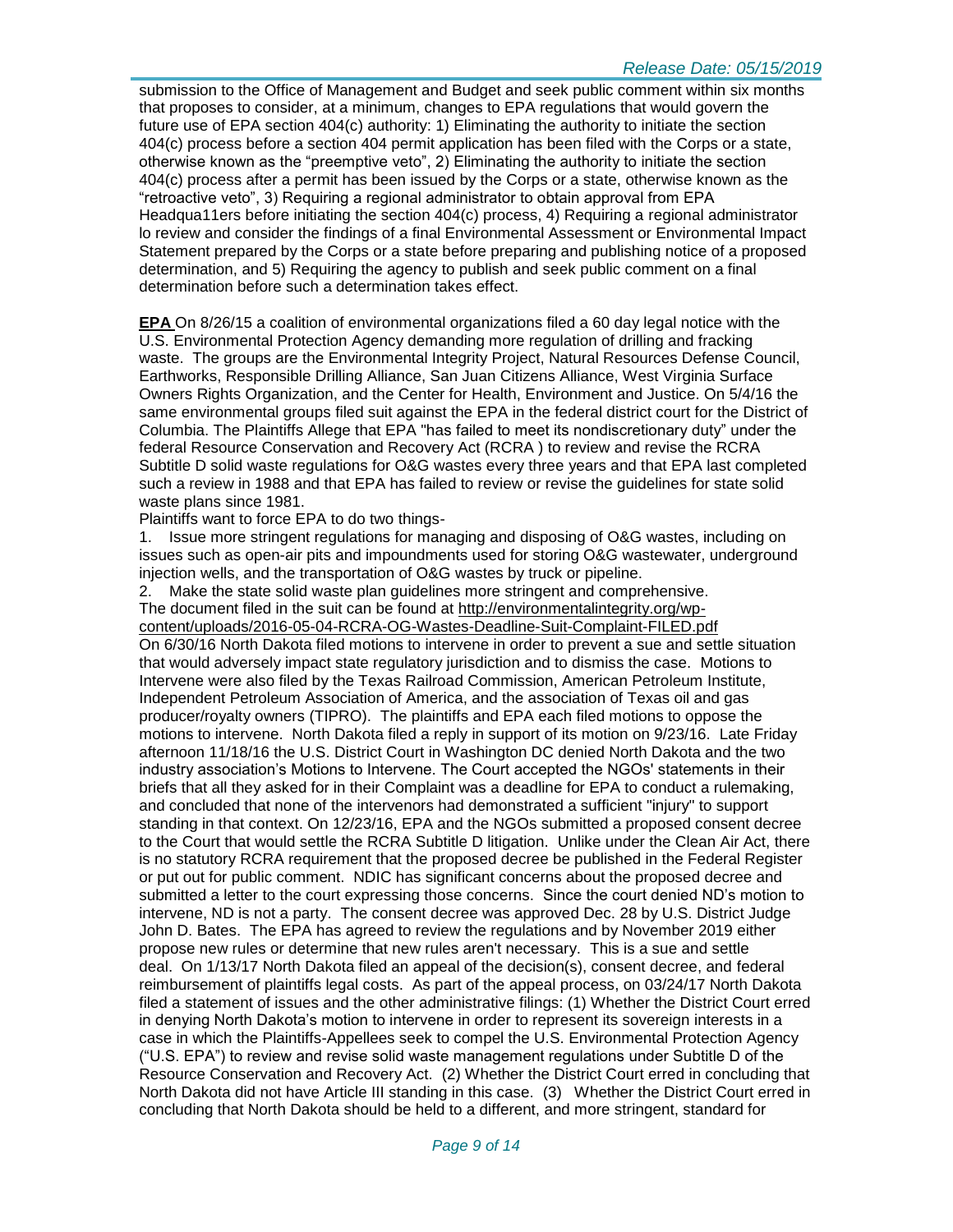Article III standing than the Plaintiffs-Appellees. (4) Whether the District Court erred in entering a Consent Decree that violates Subtitle D of RCRA because it omits statutory non-discretionary duties with which U.S. EPA must comply, and would impose new non-discretionary duties on U.S. EPA that are not contained in the statute. North Dakota filed its opening appeal brief in the UNITED STATES COURT OF APPEALS FOR THE DISTRICT OF COLUMBIA CIRCUIT on 5/23/17. The EPA and the NGOs filed briefs 6/21/17 and North Dakota filed a reply brief 7/5/17. Oral arguments on the denial of North Dakota's motion to intervene were conducted on 11/07/17. On 11/28/17 the D.C. Circuit denied North Dakota's appeal in the RCRA Subtitle D case. The Court did not engage the state's arguments and decided the case based on precedent from previous industry cases in which they denied intervention in "sue and settle" cases. On 4/23/19 EPA published Management of Exploration, Development and Production Wastes with the following conclusions "The result of this review shows that states are actively engaged in addressing the challenges posed by increased E&P operations, and have been responding in part by updating their waste management programs. A total of 24 states, which account for approximately 95% of national production, have updated their regulations applicable to E&P wastes since 2013." and "Based on the information gathered for this review, EPA concludes that revisions to the federal regulations for the management of E&P wastes under Subtitle D of RCRA (40 CFR Part 257) are not necessary at this time."

**EPA** On 6/3/16 the final rule proposing a suite of changes to Clean Air Act permitting requirements for new and modified emissions sources in the oil and natural gas industry was published in the Federal Register. On 6/29/16 the NDIC decided to file a Petition for Review with the US Appeals Court for the District of Columbia to defend the state's sovereign jurisdiction over oil and gas regulation. Thirteen other states have joined this effort. North Dakota declined the standard offer to explore settlement through the court's mediation program. The proposed actions and NDIC comments are as follows:

o Proposed New Source Performance Standards – Docket ID number EPA-HQ-OAR-2010- 0505. NDIC comments can be found at [http://www.nd.gov/ndic/ic-press/EPA-HQ-OAR-2010-](http://www.nd.gov/ndic/ic-press/EPA-HQ-OAR-2010-0505.pdf) [0505.pdf](http://www.nd.gov/ndic/ic-press/EPA-HQ-OAR-2010-0505.pdf)

o Draft Control Techniques Guidelines – Docket ID number: EPA-HQ-OAR-2015-0216. NDIC comments can be found at<http://www.nd.gov/ndic/ic-press/EPA-HQ-OAR-2015-0216.pdf> o Proposed Source Determination Rule – Docket ID number: EPA-HQ-OAR-2013-0685. NDIC comments can be found at<http://www.nd.gov/ndic/ic-press/EPA-HQ-OAR-2013-0685.pdf> o Proposed Federal Implementation Plan for Implementing Minor New Source Review Permitting in Indian Country – Docket ID number: EPA-HQ-OAR-2014-0606. NDIC comments can be found at [http://www.nd.gov/ndic/ic-press/EPA-HQ-OAR-2014-0606.pdf.](http://www.nd.gov/ndic/ic-press/EPA-HQ-OAR-2014-0606.pdf)

North Dakota et al. and EPA have filed motions to govern further proceedings and briefing schedules. On 3/28/17 President Trump issued an executive order which in part directs "The Administrator shall review the final rule entitled "Oil and Natural Gas Sector: Emission Standards for New, Reconstructed, and Modified Sources," 81 Fed. Reg. 35824 (November 3, 2016), and any rules and guidance issued pursuant to it, for consistency with the policy set forth in section 1 of this order and, if appropriate, shall, as soon as practicable, suspend, revise, or rescind the guidance, or publish for notice and comment proposed rules suspending, revising, or rescinding those rules." On 4/7/17 EPA filed a motion to hold the cases in abeyance. On 6/8/17 the NGO environmental groups challenged EPA's November 5th decision to issue a 90 day stay of the Rule's upcoming implementation dates. The NGOs argue that EPA's justifications for its stay (onerous implementation costs and excessive state administrative burdens) of the Rule were already raised and rejected by EPA during EPA's original rulemaking and that the requirements of a "judicial stay" are not met. The NGO's action is a new case, filed in the D.C. Circuit. They have also filed an emergency motion asking the Court to immediately vacate EPA's decision. On November 3 the DC Circuit court issued a 2:1 decision granting the NGO petition and vacating EPA's 90 day stay of the rule. North Dakota filed an amicus brief in support of the EPA stay. On 7/13/17 the same DC Circuit court granted an EPA motion to recall the mandate and granting 14 days for then EPA to seek reconsideration or review by the full court. API and WVA along with other states filed petitions for rehearing en banc, but on 8/10/17 the entire DC Circuit issued an order denying the API and WVa et al States petitions. EPA now proposes a 2-year stay of certain provision in the oil and gas NSPS. North Dakota filed comments on 8/9/17 in support of the proposed 2-year stay. On 11/8/17 EPA published a Federal Register notice request for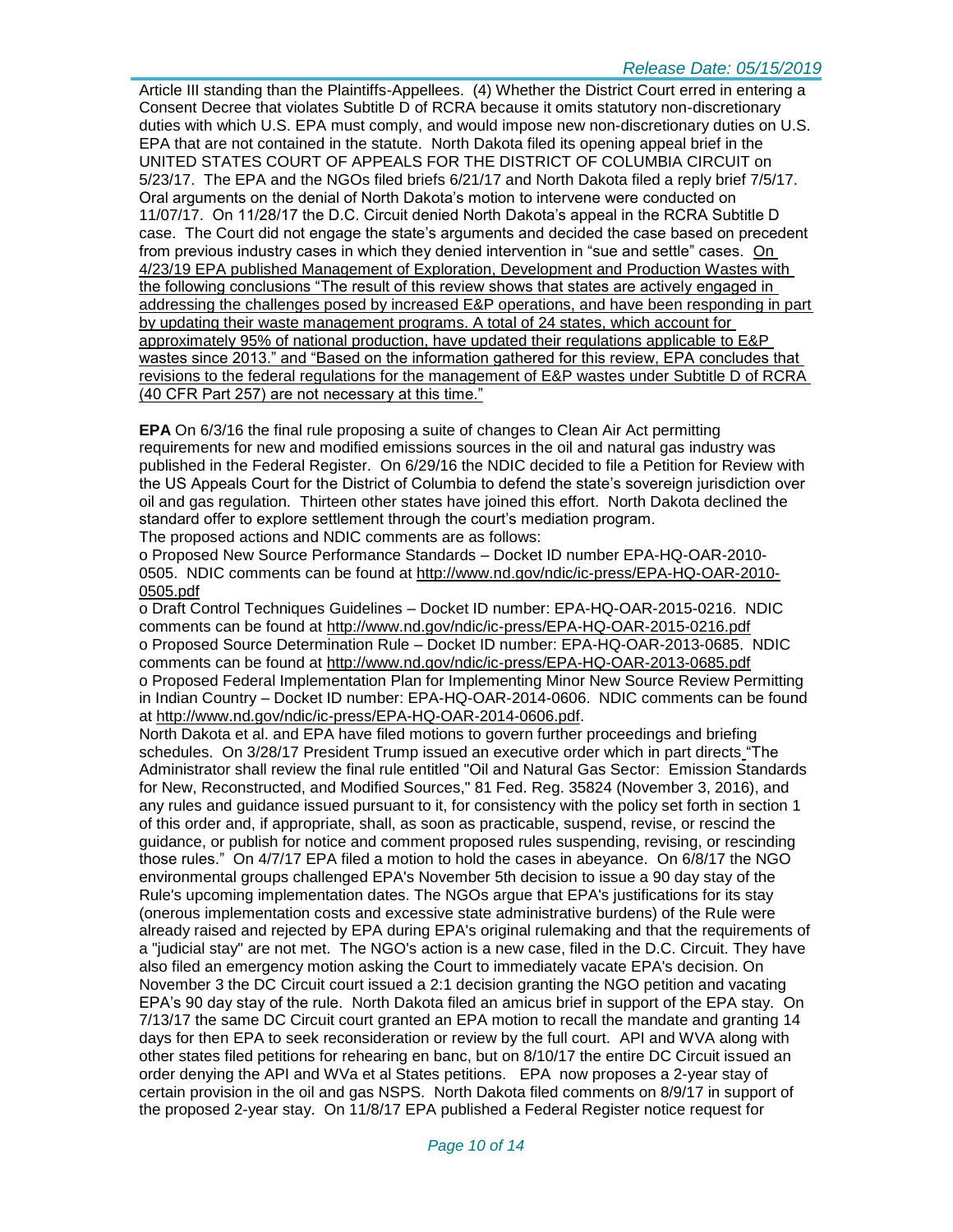supplemental comments relating to the current Administration's efforts to change course on the oil and gas sector methane regulations put in place by the Obama Administration. North Dakota did not submit additional comment to EPA because the North Dakota comments submitted on 8/9/17 correctly advocate that EPA's rationale for the two year stay also justifies outright repeal of the original Rule, so it justifies a two year stay. On 9/11/18 EPA proposed targeted improvements to the 2016 New Source Performance Standards for the oil and gas industry that streamline implementation, reduce duplicative EPA and state requirements, and significantly decrease unnecessary burdens on domestic energy producers. This oil and gas targeted improvements package is expected to save up to approximately \$484 million in regulatory costs from 2019 – 2025 or \$75 million annually. More detailed information including how to comment can be found at [https://www.epa.gov/sites/production/files/2018-](https://www.epa.gov/sites/production/files/2018-09/documents/oil_and_gas_technical_proposal_fact_sheet.9.11.18_0.pdf)

[09/documents/oil\\_and\\_gas\\_technical\\_proposal\\_fact\\_sheet.9.11.18\\_0.pdf.](https://www.epa.gov/sites/production/files/2018-09/documents/oil_and_gas_technical_proposal_fact_sheet.9.11.18_0.pdf)

**EPA** published an advanced notice of proposed rule-making to seek comments on the information that should be reported or disclosed for hydraulic fracturing chemical substances and mixtures and the mechanism for obtaining this information. The proposed rule-making is in response to a petition from Earthjustice and 114 other groups who are opposed to the use of the GWPC-IOGCC FracFocus website process of chemical disclosure and any type of trade secret protection for hydraulic fracturing fluid mixtures. These groups are requesting EPA regulation of chemical disclosure under the federal Toxic Substances Control Act. Thanks to all who provided comments in support of a "states first" policy. NDIC comments can be viewed at <http://www.nd.gov/ndic/ic-press/DMR-frac714.pdf>

**EPA** Administrator, Gina McCarthy, and the Assistant Secretary of the Army (Civil Works), Jo Ellen Darcy, signed the "Waters of the United States" final rule on 05/27/2015. The final rule was published in the Federal Register 7/29/15 and became effective in 37 states on 8/28/15. North Dakota, Alaska, Arizona, Arkansas, Colorado, Idaho, Missouri, Montana, Nebraska, New Mexico, Nevada, South Dakota, and Wyoming filed a lawsuit in U.S. District Court, claiming the final rule would harm states as regulators of the waters and lands. On 8/27/15 Federal District Judge Erickson granted a preliminary injunction preventing enforcement of the rule in the 13 states. The North Dakota case will now be subject to appeal, but no schedule has been set at this time. NDIC comments can be viewed at<http://www.nd.gov/ndic/ic-press/WOTUS-comments.pdf> Texas, Mississippi and Louisiana filed a joint complaint in the U.S. District Court for the Southern District of Texas, charging that the rule is unconstitutional. Ohio and Michigan filed a complaint in the U.S. District Court for the Southern District of Ohio, alleging that the expansion of jurisdiction includes dry land. Georgia and eight other states (Alabama, Florida, Kansas, Kentucky, South Carolina, Utah, West Virginia and Wisconsin) filed suit in the U.S. District Court for the Southern District of Georgia, asking the court to vacate the rule and block its enforcement by injunction. On 10/9/15 the United States Court Of Appeals for the Sixth Circuit granted a nationwide stay of the WOTUS rule pending jurisdiction determinations. On 2/28/17 President Trump signed an executive order directing the EPA to take action, paving the way for the elimination of the rule. North Dakota plans to continue active participation in the litigation of this rule until the EPA takes final action eliminating the rule. On 6/27/17 The EPA and USACOE filed an official proposal to withdraw the rule and begin a replacement rulemaking process. The proposed rule was published in the Federal Register on 6/27/17. A group of North Dakota agencies filed comments supporting withdrawal of the rule and beginning the replacement process.

#### **Pipeline and Hazardous Materials Safety Administration**

**PHMSA** Advance notice of proposed rulemaking (ANPRM)was announced 1/10/17. SUMMARY: PHMSA is considering revising the Hazardous Materials Regulations (HMR) to establish vapor pressure limits for unrefined petroleum-based products and potentially all Class 3 flammable liquid hazardous materials that would apply during the transportation of the products or materials by any mode. PHMSA is currently assessing the merits of a petition for rulemaking submitted by the Attorney General of the State of New York regarding vapor pressure standards for the transportation of crude oil. The petition requests that PHMSA implement a Reid Vapor Pressure (RVP) limit less than 9.0 pounds per square inch (psi) for crude oil transported by rail. This rule making could substantially interfere with NDIC oil conditioning regulations. You can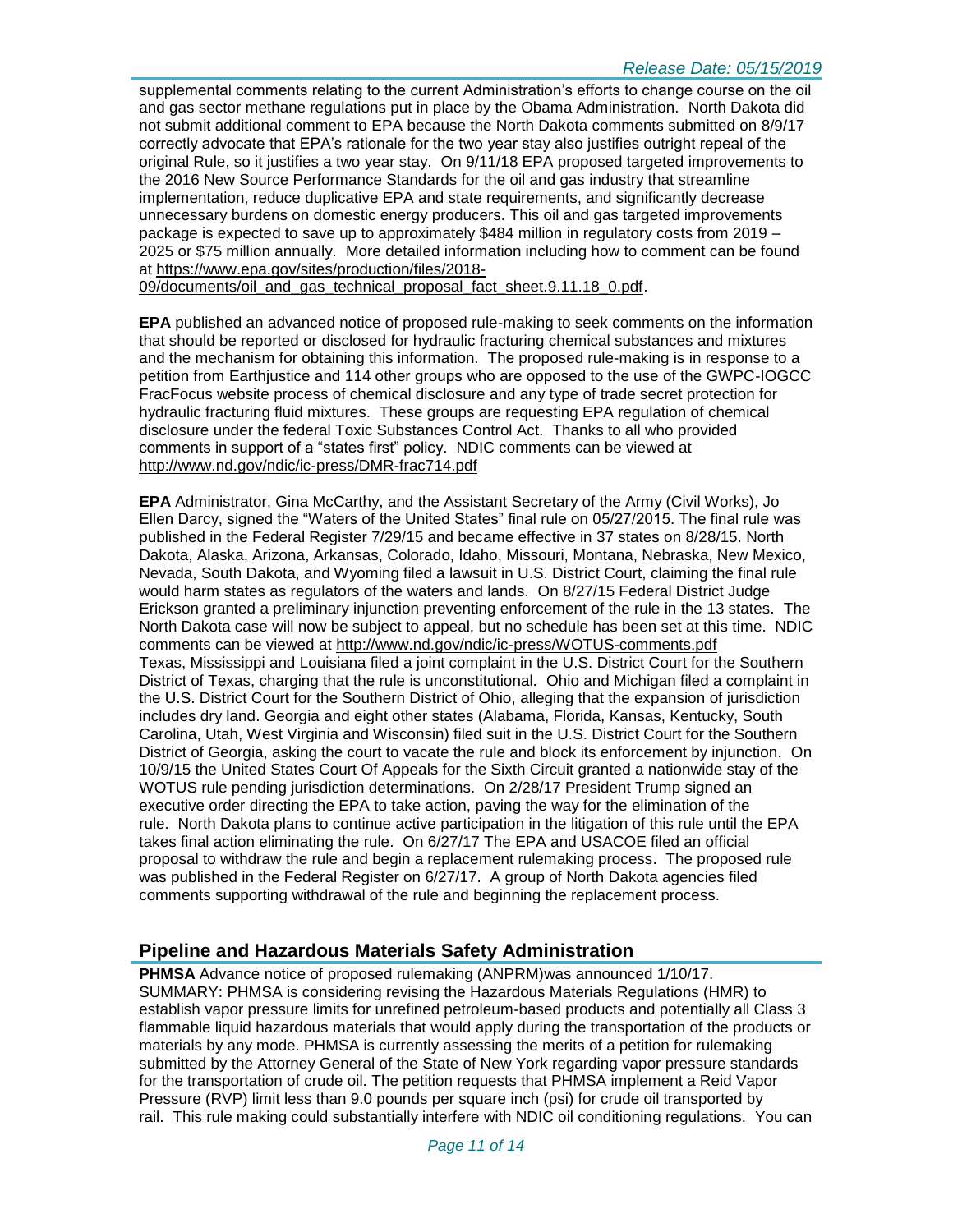read about the NDIC regulations at [https://www.dmr.nd.gov/oilgas/2014Permitting\(2\).asp.](https://www.dmr.nd.gov/oilgas/2014Permitting(2).asp) NDIC submitted comments on 3/20/17 and the comment period closed on 5/19/17. On 6/6/2018 Senator Schumer wrote urging DOE and PHMSA to propose and quickly finalize a rule establishing federal volatility standards for the shipment of crude oil by rail in the United States. The NDIC submitted letter on 6/28/18 to proactively correct several conclusions and statements in Senator Schumer's letter about NDIC oil conditioning regulations and provide the background and a better understanding of the state's oil conditioning standards for Bakken, Three Forks, and/or Sanish crude oil prior to market transport.

## **U.S. Forest Service**

**USFS** published for comment on 11/2/18 draft supplemental environmental impact statement for oil and gas leasing on the Dakota Prairie Grasslands. The proposal documents can be found at <https://www.fs.usda.gov/project/?project=40652> and clicking on Analysis. Comments can be mailed, hand delivered between the hours of 8:00 a.m. and 4:30 p.m. Monday through Friday; or faxed to (701) 227-7801. To submit comments electronically, please send to: [comments-northern](mailto:comments-northern-dakota-prairie@fs.fed.us)[dakota-prairie@fs.fed.us.](mailto:comments-northern-dakota-prairie@fs.fed.us) Electronic comments must be submitted in rich text format (rtf), Word (.doc) or Word Perfect format. The subject line must contain the name of the project for which you are submitting comments. Comments are due by 4:30 p.m. on 12/17/18. The recommended alternative increases "No surface occupancy" 32,700 acres, decreases "Timing limitations or controlled surface use" 20,100 acres, and decreases "No added stipulations" 12,600 acres. On 2/1/19 the USFS extended the comment period to 2/20/19.

# **U.S. Fish and Wildlife Service**

**USFWS** has made a decision to list the Dakota Skipper and Powershiek Skipperling to receive protection under the Endangered Species Act. Additional potential listing of concern are the Rufa Red Knot, Sprague's Pipit, Greater Sage Grouse, Monarch Butterfly, Sturgeon Chub, and Sicklefin Chub.

**USFWS** has published a new final rule to revise Management of Non-Federal Oil and Gas Rights. Key components of the proposed rule include: A permitting process for new operations; A permitting process for well plugging and reclamation for all operations; Information requirements for particular types of operations; Operating standards so that both the Service and the operator can readily identify what standards apply to particular operations; Fees for new access beyond that held as part of the operator's oil and gas right; Financial assurance (bonding); Penalty provisions; Clarification that the process for authorizing access to non-Federal oil and gas properties in Alaska will continue to be controlled by 43 CFR part 36, which implements provisions of the Alaska National Interest Lands Conservation Act; and Codification of some existing agency policies and practices. The proposed rule can be viewed online at<http://www.fws.gov/policy/library/2015/2015-30977.html> comments on the proposed rule were due 4/9/2016. NDIC comments can be found at <http://www.nd.gov/ndic/ic-press/DMR-FWS-0086.pdf> On 6/28/16 USFWS published the handbook for implementing the rule. On 7/11/16 Congressman Cramer successfully included a prohibition on funding for the US Fish and Wildlife Service Management of Non-Federal Oil and Gas rule in the House Interior and Environment Appropriations bill which has a number of other provisions prohibiting this Administration from infringing on State's rights. The NDIC is evaluating the impacts of rule and handbook to determine if legal action is appropriate. On 3/28/17 President Trump issued an executive order which in part directs "The Secretary of the Interior shall review the following final rules, and any rules and guidance issued pursuant to them, for consistency with the policy set forth in section 1 of this order and, if appropriate, shall, as soon as practicable, suspend, revise, or rescind the guidance, or publish for notice and comment proposed rules suspending, revising, or rescinding those rules:". This rule is included in the list as item (iii). North Dakota plans to continue monitoring potential participation in litigation of this rule until the USFWS takes final action eliminating the rule.